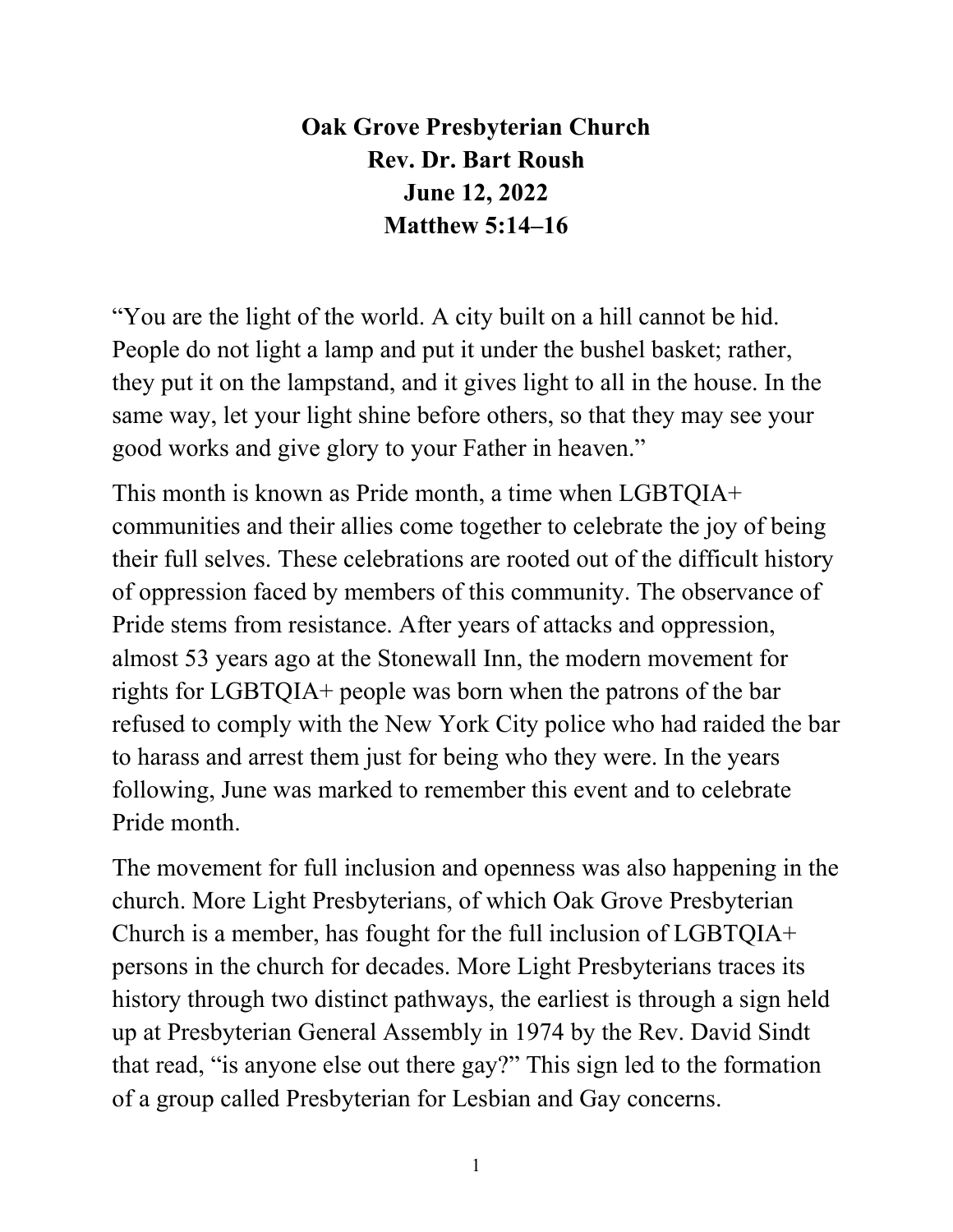The second is after the 1978 Presbyterian ruling that openly LGBTQIA+ people could join and participate in Presbyterian churches, but not serve in official leadership of the church. Several Presbyterian churches took issue with this ruling and declared themselves to be "More Light" Churches because there was "yet more light to shine forth on the scriptures" on, at the time, homosexuality. These churches formally joined together as the More Light Churches Network in 1992. In 1999, both groups merged together to be one organization in 1999, More Light Presbyterians.

Through the decades More Light Presbyterians and its member churches worked diligently and faithfully to bring a fuller inclusion of LGBTQIA+ persons into the life, ministry, leadership, and witness of the Presbyterian Church and society. Because of this work, there are now no official barriers for the full inclusion of LGBTQIA+ persons in the ministry and leadership of the church, or to participating fully in the practices of the church in marriage.

In 2018, almost 50 years after Stonewall, the General Assembly made two declarations. One was called, "Celebrating Gifts and Service of LGBTQIA+ in the Church" It read:

"Celebrating the expansive embrace of the gospel of Jesus Christ and the breadth of our mission to serve a world in need, the 223rd General Assembly (2018) affirms the gifts of LGBTQIA+ people for ministry and celebrates their service in the church and in the world."

The resolution also laments the suffering of LGBTQIA+ people who were hurt by the church's policies in the past and gives thanks for the persistence of those who worked for change. It notes the ministries of those serving in many capacities in the church today with excellence, and it calls for greater openness, stronger social witness and intentional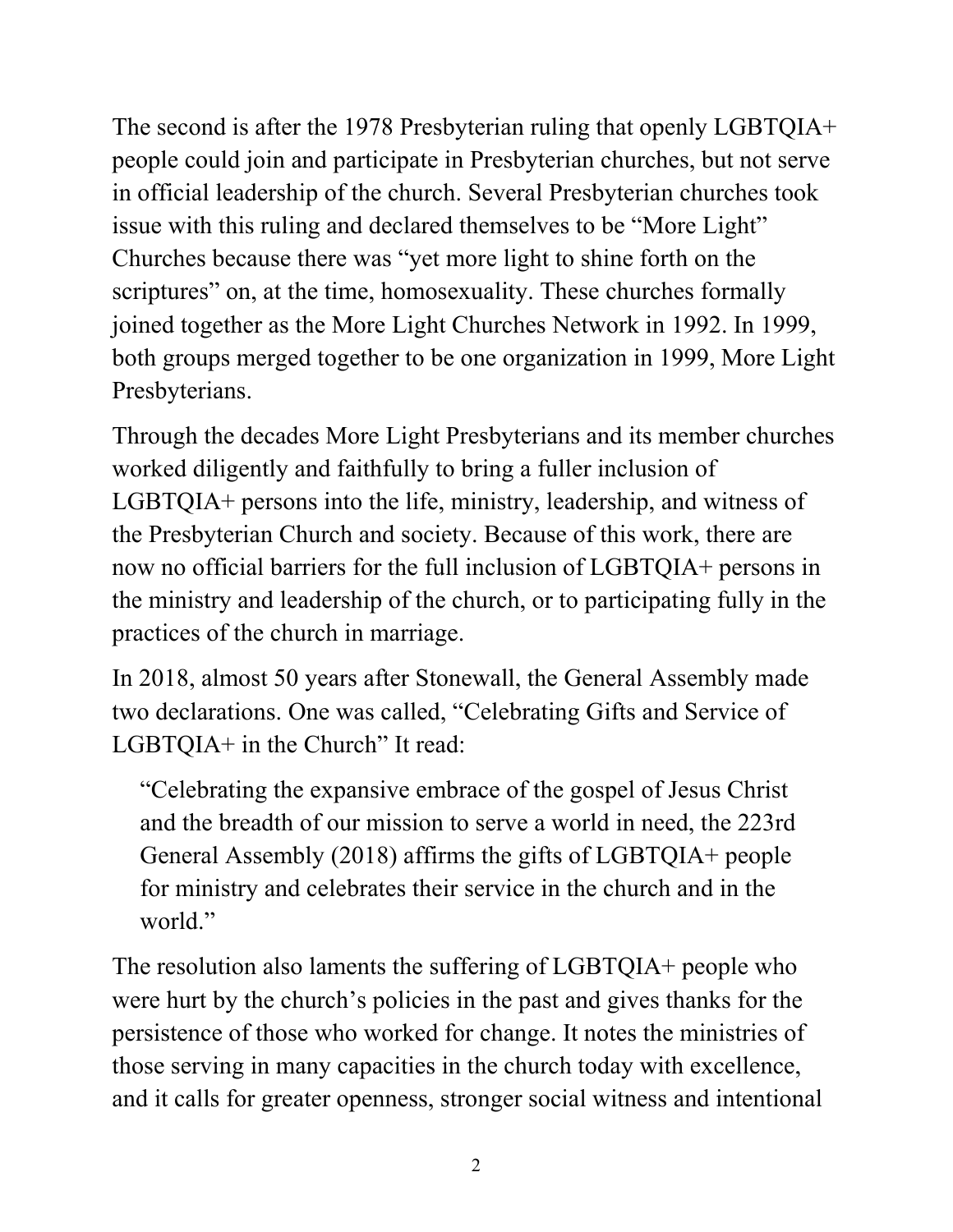effort in ecumenical and mission co-worker relationships to advocate for justice and equality for all people.

The second declaration was called "Affirming People of Diverse Gender Identities" It read:

"Standing in the conviction that all people are created in the image of God and that the Gospel of Jesus Christ is good news for all people, the 223rd General Assembly (2018) affirms its commitment to the full welcome, acceptance, and inclusion of transgender people, people who identify as gender non-binary, and people of all gender identities within the full life of the church and the world. The assembly affirms the full dignity and the full humanity of transgender people, their full inclusion in all human rights, and their giftedness for service. The assembly affirms the church's obligation to stand for the right of people of all gender identities to live free from discrimination, violence, and every form of [i](#page-4-0)njustice."<sup>i</sup>

All of this is wonderful, and yet, we know an official policy, as wonderful as it is, can only go so far. We know that LGBTQIA+ persons are not fully included in the life, work, ministry, and leadership of the church. We know that members of the community are still persecuted. We know there are churches who reject and condemn LGBTQIA+ people. We know that legislatures are attempting to codify hate and formalize oppression into laws based in fear and false narratives that do real harm to the community and that do so often in the name of religious liberty and Christian values.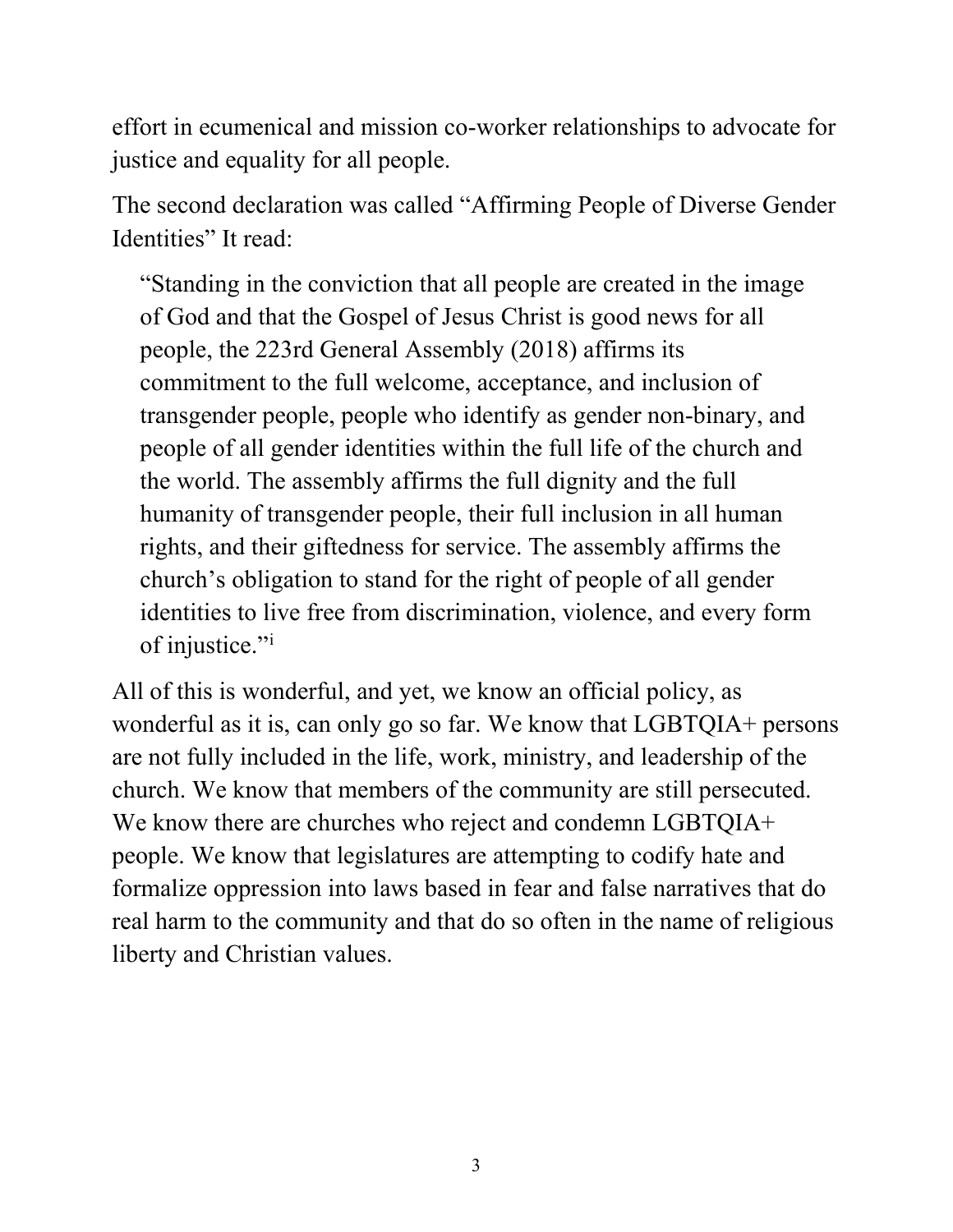This is why it is so very important that we continue to declare the love of God for all persons as a More Light Church. This is why we continue to work for full inclusion and justice or LGBTQIA+ people in the church and the society. As Christians, we are called to bear witness to the teaching, spirit, and love in the Gospel, and be light for the world.

More Light Presbyterians names its work and states its belief when it says, "We believe God is bigger than we could ever imagine. We are created in the image of a God of abundance, of limitless possibilities and expansion… We are called to confront God's holy abundance with awe and wonder. We are abundant because our Creator is abundant. By not limiting our understanding of who God is, we refuse to limit who God loves and welcomes into community."

To those of you who are part of the LGBTQIA+ community, you are wanted and welcome here. This is place where you can be at home. This is a place where we affirm that you, that all of us, are children of God, made in God's image. And you are good. You are loved by God, and by Oak Grove Presbyterian Church.

We believe and affirm, nothing can separate you from the fact that you are created in the image of God: not the rejection of your family or of a faith community, not the words or slurs of strangers, not policies policing your body, not your own self-loathing that this world does not yet see you as whole, not whether you are out or closeted. God loves you. We love you. Nothing can take that love away from you. You are loved, you are worthy, you all are children of God.<sup>ii</sup>

To harken back to the spirit of Pride's beginning in resistance. May Oak Grove Presbyterian Church continue to be committed to justice and resistance. To Resist hate. Resist fear. Resist the assertion that people who are gay, lesbian, transgender, and queer, that they are not worthy of God's love.